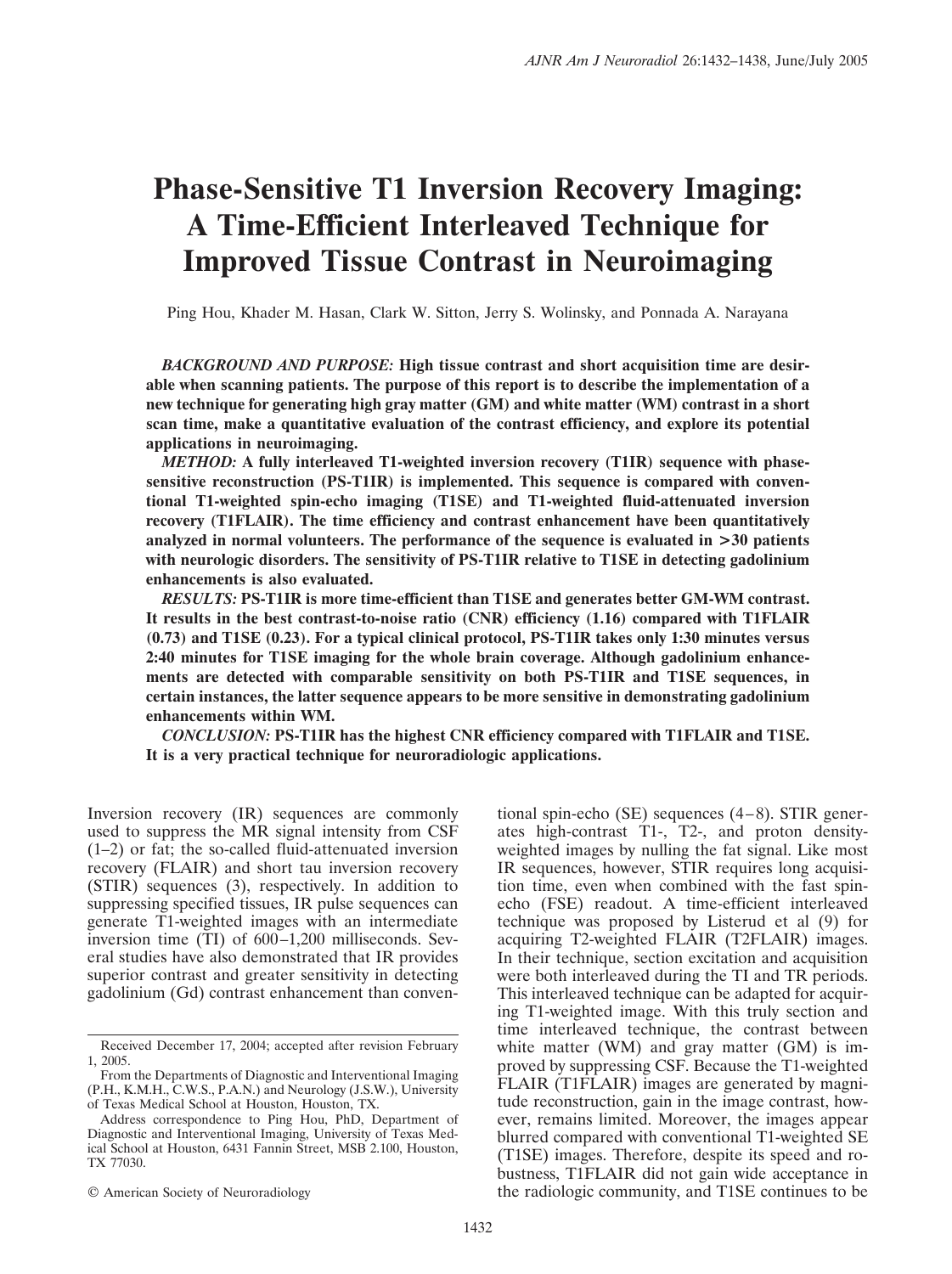the sequence of choice for generating T1-weighted images.

Central to all the inversion recovery sequences is the application of an inversion radio-frequency (RF) pulse that flips the longitudinal magnetization from the  $+z$  to the  $-z$  direction. The magnetization can, therefore, be positive or negative, depending on the TI and tissue T1 values and the time at which the readout sequence is applied. By preserving the sign of the MR signal intensity, the image contrast can be enhanced by selecting appropriate TI value (10, 11). The benefits of the phase-sensitive reconstruction in IR are well known  $(10-18)$ . Its application, however, has been limited by the artifacts from phase errors and long scan times. The sources of phase errors include non-centering of the echo in the readout window because of errors in the pulse sequence timing and phase-encoding steps, phase shifts from hardware such as bandwidth filters, variation in the patient loading, and coil sensitivity. Different phase-correction strategies, including acquisition of a reference image (16, 17) and estimation of phase from local statistics (10, 11, 15), have been investigated. In this article, we apply the phase-sensitive reconstruction to an interleaved T1-weighted IR pulse sequence (PS-T1IR) for generating images with high tissue contrast in a short scan time and demonstrate its application in neuroimaging.

#### **Methods**

#### *Theory*

The signal intensity amplitude in an IR sequence (19) can be written as

$$
S_{IR}(T1, TE, TR) = \rho(1 - 2e^{-T_I/T_1} + 2e^{-(T_R - T_E/2)/T_1} - e^{-T_R/T_1})e^{-T_E/T_2}
$$

where  $\rho$  is the water proton spin density and the other symbols have their usual meaning. The T1 weighting is determined by the expression in the parenthesis and we refer to this as the T1-weighted factor. It can be seen from the above expression that the T1 contrast in an IR sequence is different from that of the SE sequence. The T1-weighted factor is a function of both TR and TI, which are user-selectable and is negative for a short TI and positive for long TI. The advantage of the phasesensitive reconstructed IR is that the range of the T1-weighted factor is from -1 to 1 instead of 0 to 1 in a T1SE sequence. This increased dynamic range provides greater T1 contrast for different tissues. Because, in practice, TR is not infinite, the actual dynamic range is within  $-(1 - \exp[-TR/T1])$  to  $(1$ exp[-TR/T1]). The traditional magnitude reconstruction in the IR sequence automatically restricts the range of the T1 weighted factor from 0 to  $(1 - \exp[-TR/T1])$ , and has the potential disadvantage of compromising the contrast between tissues, depending on the value of TI, as demonstrated in Figure 1. It can be observed from Figure 1 that, if the inversion time is set between 400 –500 milliseconds, the WM and GM have opposite magnetizations; their contrast in the magnitudereconstructed images appears minimal. In addition to the potential loss of contrast, magnitude IR images also suffer from the dark line artifact that appears at the tissue borders where the positive and negative signals cancel. The phase-sensitive reconstruction not only suppresses this dark line artifact, but also provides improved GM-WM contrast and hypointense CSF signal intensity, because it has a large negative magnetization.

The fully interleaved T1IR sequence is shown in Figure 2. If

Inversion recovery magnetization before excitation



Fig 1. Behavior of longitudinal magnetization as a function of inversion time before the application of the read-out sequence. The parameters used in these simulations are TR, 2250 milliseconds; T1WM, 600 milliseconds; T1GM, 920 milliseconds; and T1CSF, 4200 milliseconds.



Fig 2. Timing diagram of the T1IR sequence. In this diagram, the number of sections packed in one TI is 3, and the maximum number of sections covered in one TR is 7. The upper part shows the interleaved scheme, and the lower part shows how the IR and FSE integrate tightly in timing.  $T_{min}$  is the time of IR, crusher gradient (in the phase encoding direction) and the FSE acquisition time. If the number of sections packed in the TI is less than the maximum sections allowed, there is a delay time added between crusher gradient and the FSE, and  $T_{min}$  stays the same.

the minimum sequence play out time is defined as  $T_{\text{min}}$ , which includes the inversion RF pulse, crusher gradients, and FSE data acquisition time, the number of sections covered during inversion time (TI) is  $TI/T_{min}$ , and the total number of sections in one repetition time (TR) is  $TR/T_{min}$ . The number of sections covered in TI and TR is truncated to an integer and is further reduced because of the hardware idle time requirements (gradient recovery, delay between the transmitter inactivation and receiver activation, and so forth) and RF safety limitations. Each IR pulse is followed by a readout sequence (FSE, in this case) with a different excitation frequency for specific section location. There is no dead time left in the pulse sequence. This is an optimal approach for time and section interleaving.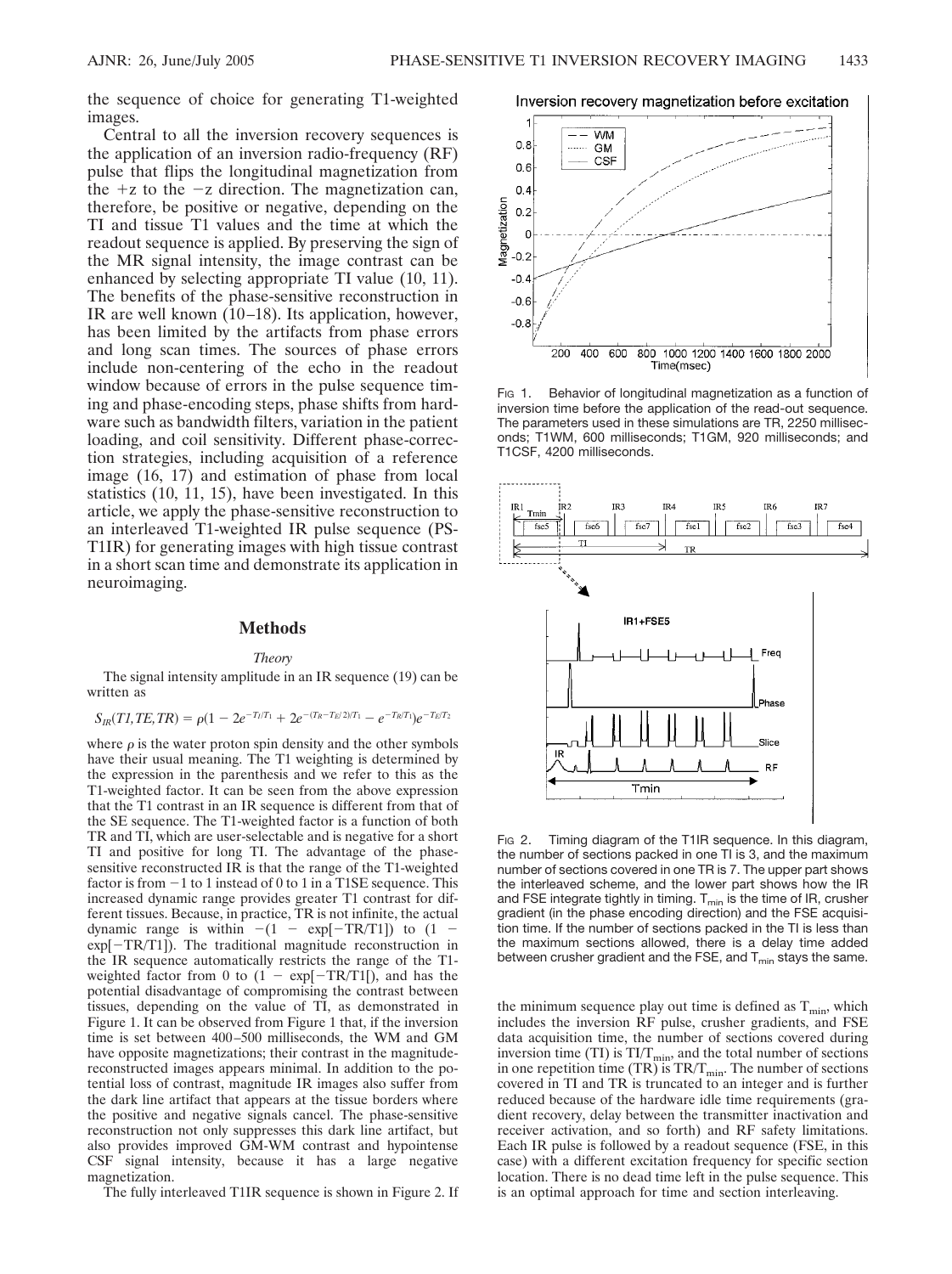#### *Subject and Protocols*

Five healthy volunteers were scanned with T1SE, T1FLAIR, and PS-T1IR sequences. Both T1SE and PS-T1IR images were acquired on 30 patients with neurologic diseases. Twenty of these patients were administered Gd– diethylene triamine pentaacetic acid as a part of the diagnostic procedure. All volunteers signed the consent form before scanning, in accordance with our institutional regulations.

All scans were performed on a GE 1.5T Signa system (GE Medical Systems, Waukesha, WI) equipped with a gradient system capable of generating maximum gradient amplitude of 40 mT/m per channel with a slew rate of 150 mT/m/msec. A standard quadrature head coil was used for RF transmission and reception. This sequence is based on the GE sequence, T1FLAIR. An adiabatic inversion pulse was used, because it is less sensitive to B1 field inhomogeneity and generates a more uniform section profile. Tailored RF pulses were used for all FSE data acquisition to reduce the echo-bounce artifacts (20). Conventional T1SE images, T1FLAIR images, and PS-T1IR images were acquired to compare the image contrast and scan times. In the PS-T1IR sequence used in the current studies, the echo train length was 6 with an echo spacing of 11.4 ms. The other parameters were  $T_{\text{min}} = 88.5$  ms and TR = 2250 ms. Concatenation was not used. Acquisition and image matrices were the same for all the scans ( $256 \times 192$  constructed to  $256 \times$ 256, FOV of 24 cm). For normal volunteers, the total number of sections was 42 with a thickness of 3 mm and no gap. For patients the total number of sections was 19 –21, with a section thickness of 5 mm and a 2.5-mm gap, as determined by the radiologist. For all scans, the k-space raw data were saved automatically to reconstruct either real or magnitude images.

Unlike the magnitude imaging in which specific tissue is suppressed for improved contrast, the contrast enhancement in PS-T1IR images is not as sensitive to the choice of the inversion time. Although the T1 values for CSF, GM, and WM vary somewhat from patient to patient, the PS-T1IR images yielded consistent contrast in all patients with the same TI and TR values. In our application, varying TI between 400 milliseconds and 500 milliseconds had little effect on the contrast. Therefore, a TI of 430 milliseconds was selected purely for time efficiency to maximize the number of sections for a given TR and TI.

#### *Data Analysis*

To quantify the combined effect of CNR and the total imaging time (in analogy with a previously used SNR efficiency factor) (21), we define the contrast efficiency figure of merit between tissue 1 and tissue 2 as

$$
\left(\eta_{12} = \frac{\text{CNR}_{12}}{\sqrt{\text{scantine}}}\right)
$$

Here the  $CNR_{12}$  is defined as signal intensity difference between tissues one and 2 divided by the noise:

$$
\left(CNR_{12}=\frac{|S_1-S_2|}{\sigma}\right)
$$

 $S_1$  and  $S_2$  are the signal intensities from tissues 1 and 2, respectively, and *s* represents the noise.

The phase-sensitive reconstruction method that is built into the GE Signa scanner is based on the local phase statistics and a smooth background phase and a region-grow algorithm is used (11). In our studies, however, this produced unexpected intensity inversion from section to section. We have therefore incorporated an edge detection algorithm to automatically correct for these unexpected intensity inversions. These images were automatically exported back to the browser on the scanner with a real-time son-of-recon.

### **Results**

Typical images of a normal volunteer at two different locations (lateral ventricular and cerebellar levels) acquired with T1SE, T1FLAIR, and PS-T1IR sequences are shown in Figure 3. The details about the acquisition parameters are given in the caption. The scan times for both T1FLAIR and PS-T1IR are comparable (2.38 and 2.33 minutes, respectively), whereas the scan time for the T1SE images was 3.28 minutes. These images clearly show the superior GM-WM contrast at both the locations on the PS-T1IR images (with the shortest scan time) compared with the T1FLAIR and T1SE images. Signal intensities from various WM structures (forceps minor, genu of the corpus callosum, internal capsule) and GM structures (head of caudate nucleus, putamen) were measured and the contrast efficiency was calculated for all five healthy volunteers by using the same imaging matrix and sections for PS-T1IR, T1FLAIR, and T1SE. The mean efficiency and the standard deviation are listed in Table 1. PS-T1IR showed the highest contrast efficiency (1.16). The Student's *t* test demonstrated significant contrast efficiency improvement from T1SE to PS-T1IR.

As an example, Figure 4 shows the PS-T1IR, T1SE, and T2-weighted FLAIR images of an 8-year-old girl with inflammatory demyelination. The FLAIR images (scan time 3 min 22 s) show the WM lesions quite clearly. But the GM-WM contrast on these images is not high. The T1SE image (scan time of 2 min 28 s) shows the poorest GM-WM contrast and lesion-to-background contrast. On the other hand, the PS-T1IR image (scan time of 1 min 25 s) shows excellent GM-WM contrast, WM to normal-appearing WM contrast. In addition, all the lesions seen on the FLAIR images can also be seen very clearly on the PS-T1IR images.

The T1SE sequence is most commonly used to detect the contrast enhancement in MR images. To evaluate the performance of the PS-T1IR sequence in detecting the contrast enhancements relative to the conventional T1SE sequence, postcontrast images were acquired with both sequences in 20 patients. Among the 20 patients who underwent Gd scans, seven enhancements were observed on both T1SE and PS-T1IR images. Visual comparison was performed for all the seven patients who had positive Gd response. Figure 5 shows, for example, the T2 weighted and pre- and postcontrast images of a patient with multiple cerebral abscesses. The PS-T1IR sequence showed Gd enhancement that was very similar to that seen on the conventional T1SE image. It can also be seen from this figure that both the T2 and T1SE images were degraded by motion, and the PS-T1IR images were relatively artifact-free because the patient did not move during scan.

In the current study, we observed the enhancing regions to be irregular, sometimes with very thin margins, and patchy in nature. This made the placement of the region of interest for quantitation of the CNR extremely difficult. Therefore, the relative perfor-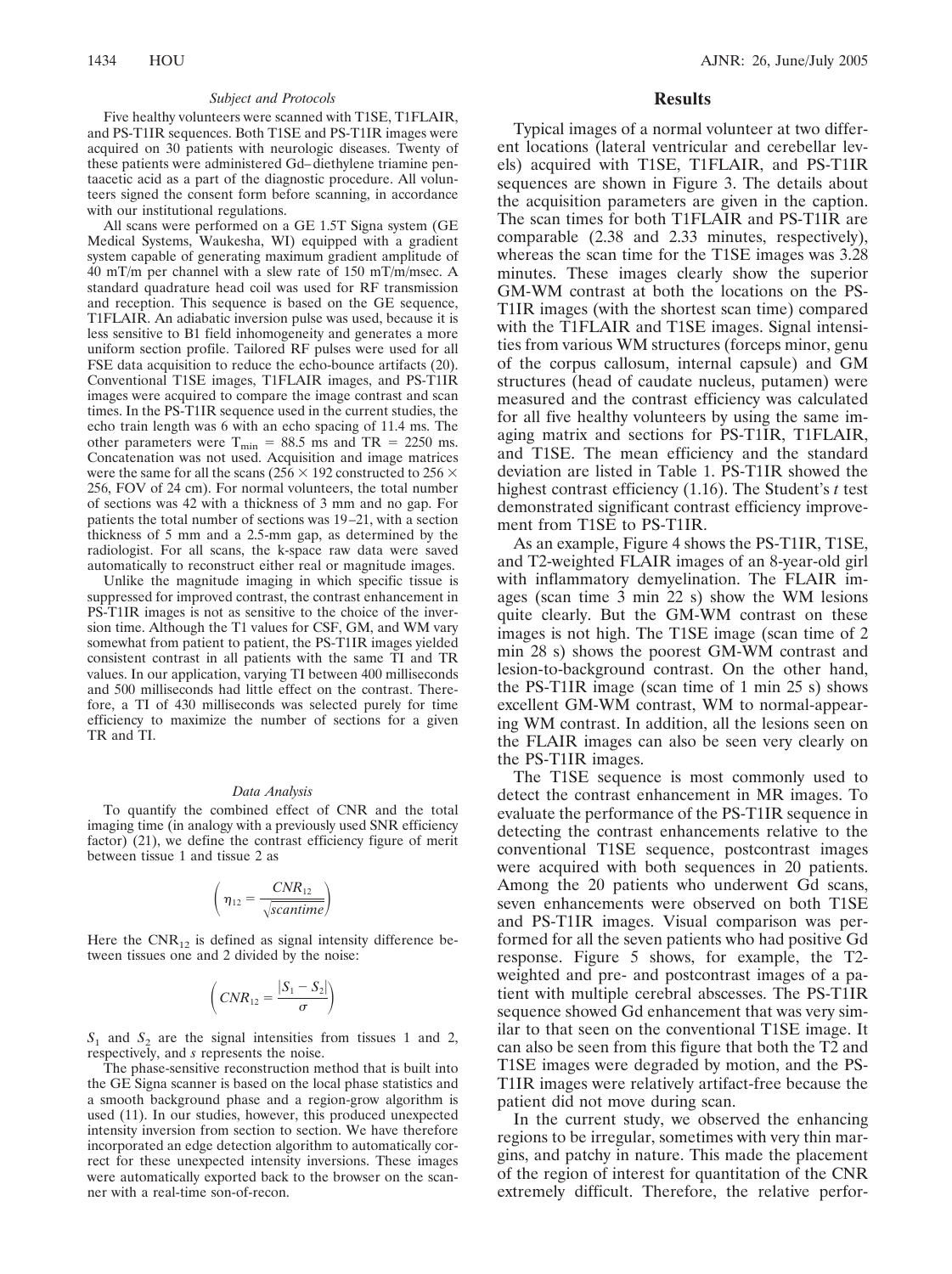

FIG 3. Axial images at two different locations of a normal volunteer acquired with three different sequences. The acquisition parameters for all the three sequences are: number of sections, 42; section thickness, 3.0 mm; gap, 0.0 mm; FOV, 24 cm  $\times$  24 cm; acquisition matrix,  $256 \times 192$ ; receiver bandwidth, 15.63 kHz; NEX, 1.

*A* and *D,* PS-T1IR: TE, 11.5 milliseconds; TR, 2250 milliseconds; TI, 430 milliseconds; scan time 2 min 33 s.

*B* and *E,* T1FLAIR: TE, 11.5 milliseconds; TR, 2250 milliseconds; TI, 977 milliseconds; scan time, 2 min 38 s.

*C* and *F,* T1SE: TE, 14 milliseconds; TR, 500 milliseconds; scan time, 3 min 28 s. The PS-T1IR demonstrates excellent GM-WM contrast and CSF is totally black, as predicted from theoretical simulation in Figure 1. The superior GM-WM contrast observed with the PS-T1IR sequence relative to the T1FLAIR and T1SE sequences can easily be appreciated on these figures.

**Imaging contrast efficiency**

| Technique        | PS-T1IR                       | T1FLAIR                       | T1SE              |
|------------------|-------------------------------|-------------------------------|-------------------|
| Scan time        | $2 \text{ min } 33 \text{ s}$ | $2 \text{ min } 38 \text{ s}$ | 3 min 28 s        |
| $\eta_{12}$      | $1.159 \pm 0.086$             | $0.729 \pm 0.169$             | $0.232 \pm 0.115$ |
| $\boldsymbol{P}$ |                               | 0.0010                        | 0.0000            |
| $\eta_{15}$      | $0.908 \pm 0.174$             | $0.398 \pm 0.152$             | $0.120 \pm 0.118$ |
| P                |                               | 0.0012                        | 0.0000            |
| $\eta_{32}$      | $1.198 \pm 0.092$             | $0.729 \pm 0.160$             | $0.156 \pm 0.151$ |
| P                |                               | 0.0005                        | 0.0000            |
| $\eta_{45}$      | $0.816 \pm 0.147$             | $0.407 \pm 0.276$             | $0.097 \pm 0.099$ |
| P                |                               | 0.0193                        | 0.0000            |
| $\eta_{42}$      | $1.067 \pm 0.111$             | $0.738 \pm 0.164$             | $0.209 \pm 0.125$ |
| P                |                               | 0.0059                        | 0.000             |

\*The *P* value is from the Student t-test for unequal samples relative to PS-T1IR. The values are mean  $\pm$  sd. 1 indicates corpus callosum, forceps minor; 2, caudate nucleus, head; 3, corpus callosum, genu; 4, internal capsule, genu; and 5, putamen.

mances of these two sequences in terms of Gd enhancement were qualitatively evaluated by an experi-

enced neuroradiologist (C.W.S.). As assessed by the neuroradiologist, both T1SE and PS-T1IR sequences provided comparable contrast enhancement in six cases. In one case, however, the T1SE generated more accurate margin definition between WM and the enhanced stroke area than PS-T1IR, as shown in Figure 6.

## **Discussion**

In these studies, we have demonstrated that the PS-T1IR sequence provides superior GM-WM contrast with clear lesion delineation at shorter scan time relative to both conventional SE and T1FLAIR sequences. The short acquisition time of the PS-T1IR sequence might help acquire images with reduced movement artifacts. Lee et al (8) applied the FSEbased T1IR sequence for imaging intracranial lesions and demonstrated increased contrast over the T1SE images. In applications of this type, PS-T1IR should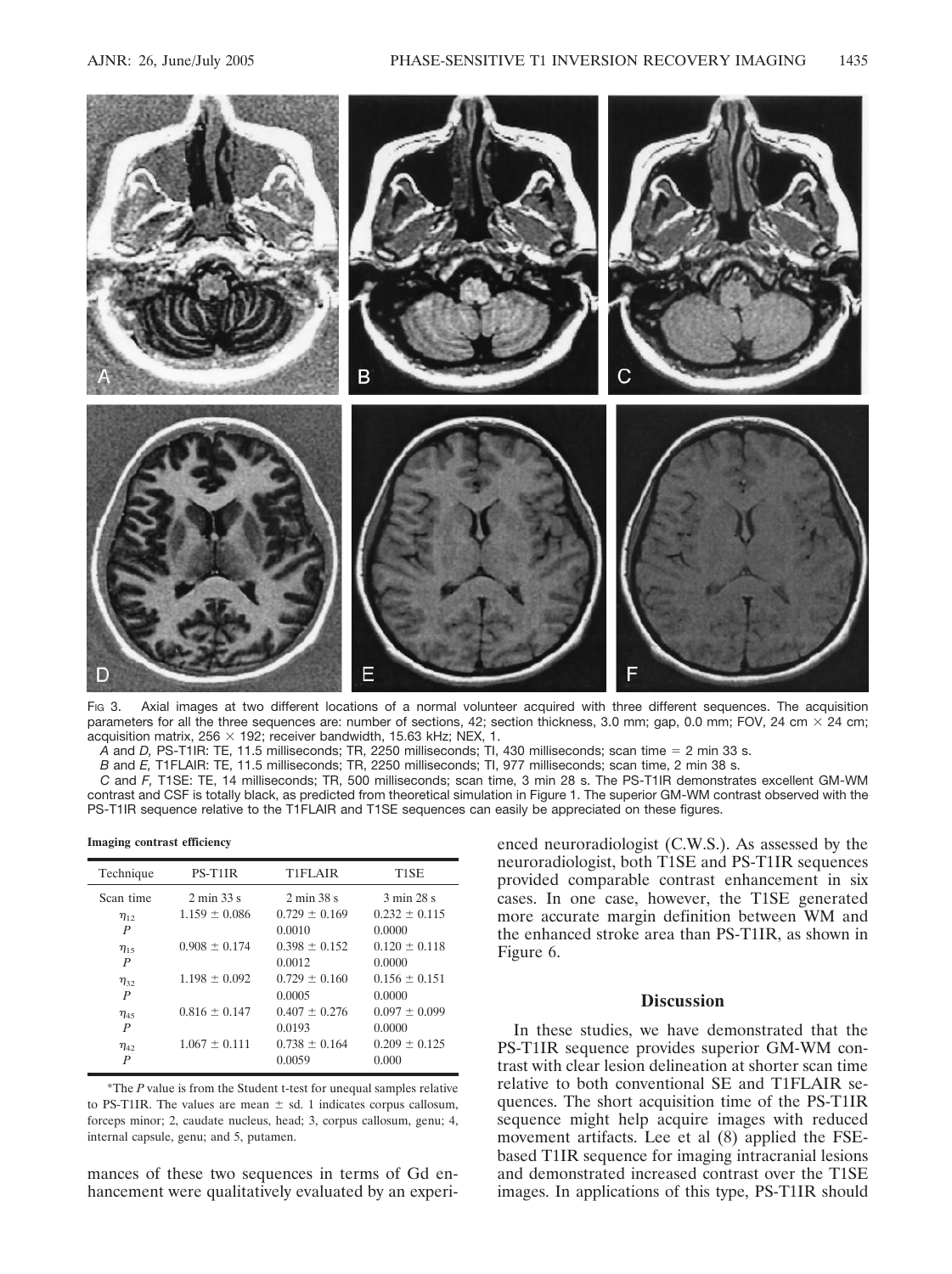

FIG 4. Images from an 8-year-old patient with inflammatory demyelination. PS-T1IR (*A*) displays much better GM-WM contrast than does regular T1SE (*B*) and better contrast between diseased areas of WM and normal-appearing ones (sparing of U-fibers is easily seen) with shorter scan time.

*A,* PS-T1IR: 256 192; 21 sections; FOV, 24 cm; TE, 11.5 milliseconds; TR, 2250 milliseconds; TI, 430 milliseconds; NEX, 1; receiver bandwidth, 15.63 kHz; section thickness, 5.0 mm; gap, 2.5 mm; scan time, 1:25 minutes.

*B*, T1SE: 256 × 192; 21 sections; FOV, 24 cm; TE, 14 milliseconds; TR, 500 milliseconds; NEX, 2; receiver bandwidth, 15.63 kHz; section thickness, 5.0 mm; gap, 2.5 mm; scan time, 2:28 minutes.

*C,* T2 FLAIR: FOV, 24 cm; 256 160; 21 sections; TE, 147 milliseconds; TR, 8800 milliseconds; TI, 2200 milliseconds; NEX, 1; receiver bandwidth, 15.63 kHz; section thickness, 5.0 mm; gap, 2.5 mm; scan time, 3:32 minutes. Note that the section location does not match perfectly, because of patient movement between scans.

F<sub>IG</sub> 5. Axial images obtained in a patient with multiple cerebral abscesses.

*A,* Several well-circumscribed mass lesions with perilesional edema are seen on the T2 FLAIR images (FOV, 24 cm; 256  $\times$ 160; 20 sections; TE, 147 milliseconds; TR, 8800 milliseconds; TI, 2200 milliseconds; NEX, 1; receiver bandwidth, 15.63 kHz; section thickness, 5.0 mm; gap, 2.5 mm). The total scan time is 3:32 minutes.

*B,* Pre-Gd T1SE images. The acquisition parameters are acquisition matrix, 256  $\times$ 192; total number of sections, 20; section thickness, 5.0 mm; section gap, 2.5 mm; FOV, 24 cm  $\times$  18 cm; TE, 14 milliseconds; TR, 500 milliseconds; NEX, 2; receiver bandwidth, 15.63 kHz. The total scan time is 2:28 minutes.

*C,* Post-Gd PS-T1IR images. The acquisition parameters are acquisition matrix, 256  $\times$  192; total number of sections, 19; section thickness, 5.0 mm; gap, 2.5 mm; FOV, 24 cm  $\times$  24 cm; TE, 11.5 milliseconds; TR, 2250 milliseconds; TI, 430 milliseconds; NEX, 1; receiver bandwidth, 15.63 kHz. The scan time is 1:25 minutes.

*D,* Post-Gd T1SE images acquired with identical parameters as the precontrast images in *B.* Notice the motion-induced degradation of the images acquired with the T2 FLAIR and T1SE sequences.

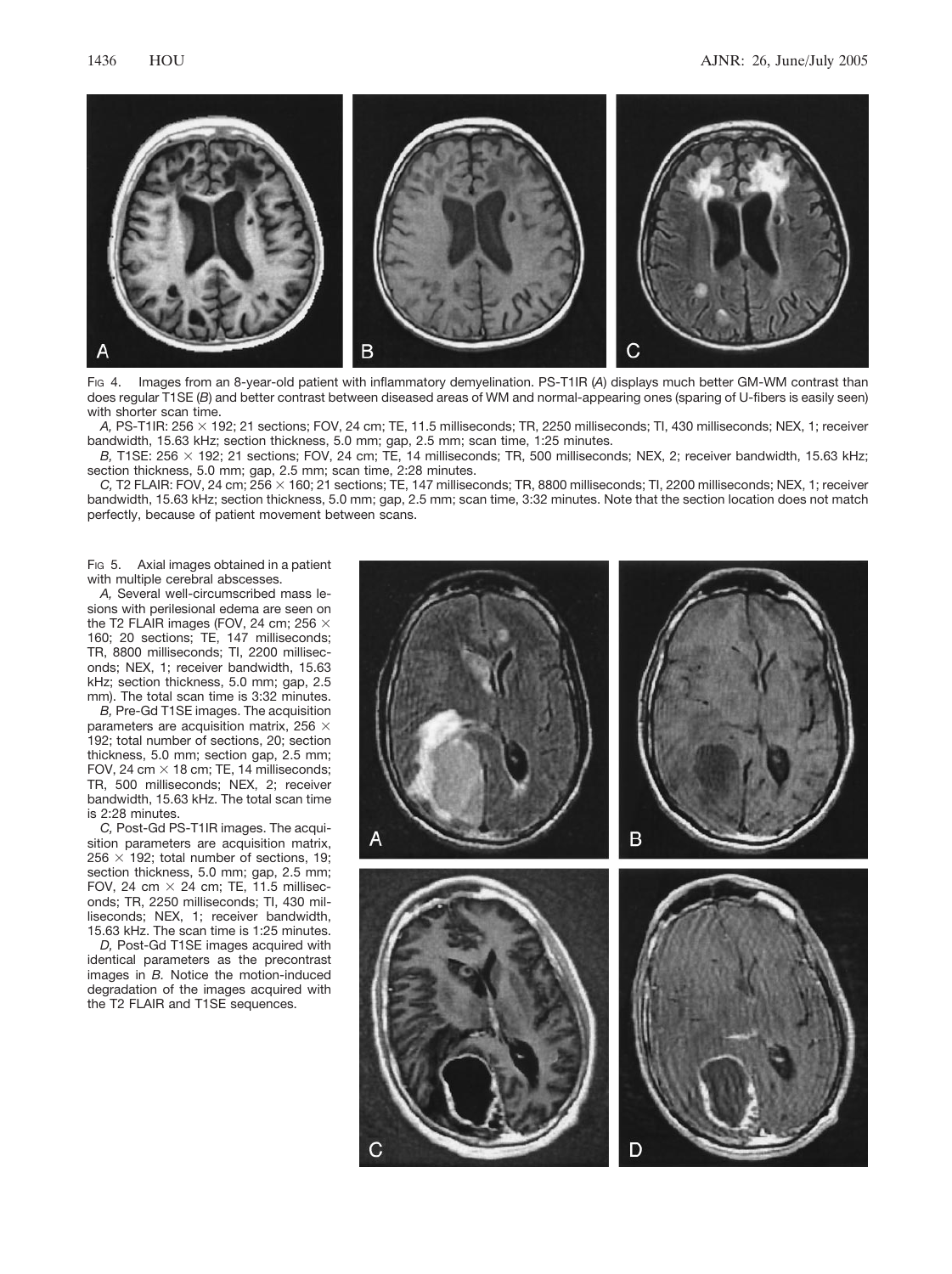

FIG 6. Pre- and postcontrast PS-T1IR (*A, B*) and T1SE images (*C, D*) from a 70-year-old male stroke patient. The slightly better margin definition of Gd-enhanced stroke (lower right corner of the image) on the T1SE image compared with the PS-T1IR image can be appreciated on these images; however, the lesion definition is superior on the PS-T1IR images. The top Gd-enhancement for PS-T1IR and T1SE (upper right corner of the image) are quite comparable because of the dark background. Note a slight mismatch between the pre- and postcontrast images because of the patient movement. The acquisition parameters for the (PS-T1IR, T1SE) images were TE, (12, 17) milliseconds; TR, (2184, 516) milliseconds; TI, (430, n/a) milliseconds; echo train length, (6, n/a); echo spacing, (11.4, n/a) milliseconds; NEX, (1, 2). The same values for FOV (24 cm  $\times$  24 cm), section thickness (5 mm, skip 2.5 mm), and acquisition matrix (256  $\times$  192) were used for both the sequences.

provide even better tissue contrast with a shorter scan time. The enhanced contrast and clarity of the GM/WM interfaces seen on the PS-T1IR images should also be useful in the evaluation of cortical dysplasias and migrational abnormalities, particularly as it applies to the screening of epilepsy patients.

These studies also show that the PS-T1IR sequence detects Gd enhancement with a sensitivity that is comparable to the spin-echo T1SE sequence, at shorter acquisition times, in most of the cases. Shorter imaging times on post-Gd images would be advantageous for the evaluation of most infectious, inflammatory, and neoplastic processes, particularly because this requires acquiring images in multiple planes. Thus, the PS-T1IR sequence appears to be well suited for neuroimaging applications.

The PS-T1IR image reconstruction implicitly assumes a smooth background phase error. Therefore, currently only RF coils with homogenous RF profiles can be used for generating these images. Kellman et al (22, 23), on the basis of reference scan and B1 field sensitivity correction, recently demonstrated the application of phase-sensitive IR reconstruction for the detection of myocardial infarction with phased-array coils. In their application, the main purpose of using PSIR was to take advantage of the TI insensitivity to contrast enhancement. Because the real part of the

signal intensity was used for final image reconstruction, phase-sensitive inversion recovery reconstruction not only generated excellent image contrast, but also provided better SNR (17, 18). Therefore, this sequence can potentially be combined with multielement coils for acquiring T1-weighted images at high fields at shorter acquisition times.

Finally, lesions appear hypointense on the PS-T1IR images, whereas they appear hyperintense on the FLAIR images. This difference in the appearance of lesions on images acquired with these two sequences along with excellent GM-WM contrast, combined with CSF suppression seen on PS-T1IR images, should greatly aid in the multispectral tissue segmentation for automatic tissue quantitation (24).

## **Conclusion**

PS-T1IR is a very practical imaging sequence for clinical neuroradiologic applications. It provides excellent tissue contrast with short image acquisition time (1:30 minutes for whole brain with routine clinical parameters) compared with other IR and routine T1-weighted FSE sequences. PS-T1IR can detect Gd enhancement, but T1SE seems more sensitive to small T1 value decrease due to Gd injection. The